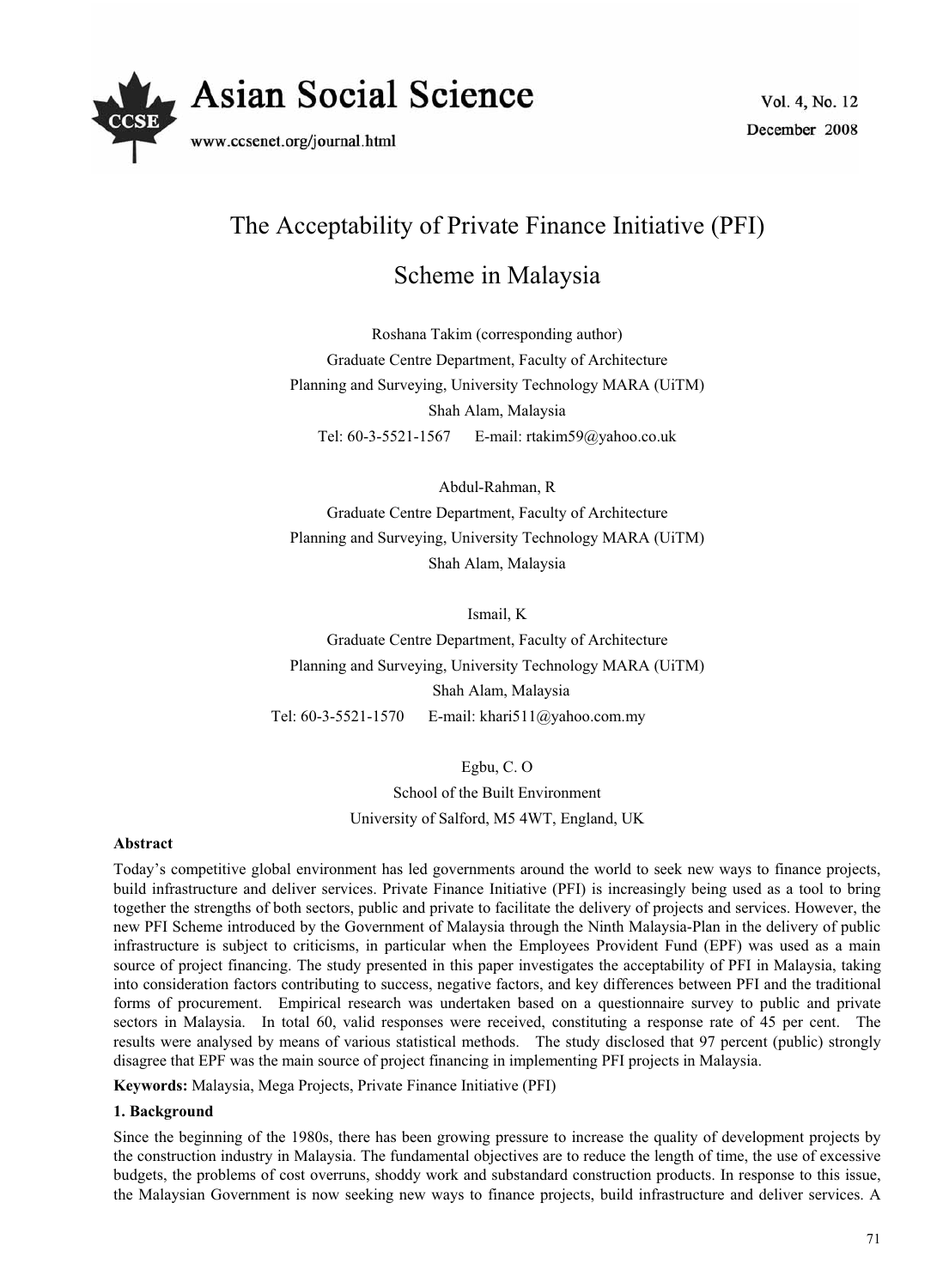Private Finance Initiative or PFI procurement strategy is increasingly being used as a tool to bring together the strengths of both public and private sectors to facilitate the delivery of Mega projects and services (Norwawi, 2006).

PFI is a type of Public-Private Partnerships (PPP) where project financing rests mainly with the private sector (Akintoye, et al. 2001). The rationale of PFI is to combine the resources of the public and private sectors to provide more efficient public services. Many countries around the world have successfully implemented PFI projects and have benefited from the results. Serco (2007) reckons that United Kingdom, Japan, Italy, France, Germany, Australia and USA are the world leaders in PFI. In effect, the UK government has been a pioneer of this procurement through concession contracts ranging from 10 to 40 years, embracing services, IT and facilities management (Smyth and Edkins (2007).

Furthermore, it was reported by Li et al. (2005), that PPPs in the UK have developed mainly through the Private Finance Initiative (PFI) since the first announced in 1992 by the UK Conservative Government. Since 1997 the Labour Government has continued with PFI under its own PPP policy. Based on the successes of PFI, and in order to be in line with worldwide trend, the Government of Malaysia introduced PFI in the development of Mega projects during the Ninth Malaysia-Plan (2006-2010)

#### **2. The Malaysian Economy and PFI Projects**

The Malaysian Economy has performed remarkably well over the years due to the country's political stability, the sound financial and economic policies and the efficient management of its natural resources, which include oil and gas. The economy maintained its momentum, growing 7.1% (real GDP) in 2004, after expanding to 5.3% in 2003 (Ghani, et al. 2005). In the construction sector, the Malaysian Government continues to reform project delivery systems and PFI is top on the agenda.

PFI involves the "transfer" to the private sector the responsibility to finance and manage capital investment and services including the construction, management, and maintenance of public sector assets such as buildings and infrastructure (Norwawi, et al. (2006). PFI process begins with setting up of a legal entity, called the 'special purpose vehicle' (SPV), which provides the 'seed equity capital' for the project. Almost all PFI projects demand the formation of new SPV to deliver the project. Apart from financing and building a particular facility, the private sector will also be responsible for maintaining and operating the facility throughout the duration of the concession periods. In return, the public sector will pay the private sector in the form of lease rental payment which is commensurate with the quality of the services provided. The structure of the lease rental payment will ensure sufficient returns on investment to the private sector. Upon the expiry of the concessions, the facilities will be transferred to the Government at no cost (Bernama, et al. 2006; Norwawi, et al. 2006).

PFI in Malaysia was officially implemented by the Malaysian Government through the Ninth Malaysia- Plan (2006-2010) under the National Privatisation Plan (EPU, 2006). It is among the effort of the Malaysian Government to encourage private participation in the local construction development and to reduce government's expenditure in providing public infrastructure and services. The Government sectors that are responsible for establishing the PFI Central Unit include the Ministry of Finance (MoF), Economic Planning Unit (EPU), and National Implementation Directorate (NID). In order to facilitate the implementation of PFIs, the Ministry of Finance Malaysia has acquired a substantial amount of funds to facilitate the first wave of PFI implementation in Malaysia (Jayaselan and Tan, 2006). The Employee Provident Fund (EPF) Department has agreed to invest RM 20billion in terms of loan to facilitate PFI projects under the Ninth Malaysia-Plan.

Figure 1.0 shows the structure of PFI in Malaysia. The PFI project agreement is entered into between the Public sector (represented by various government ministries) and the SPV Company (private consortium). The PFI Sdn Bhd, a specific government body is setup up to administer the Malaysia PFI procurement process. PFI Sdn Bhd borrows money from EPF to finance selected projects under the Ninth Malaysia-Plan. The commitment of PFI Sdn Bhd is to design, construct, operate, manage and maintain the facility throughout the concession periods (Tan, et al. 2006). Therefore, the risk associated with the project includes the risks of construction, management, and maintenance of the assets. In return, the Government will be contracted to pay for the services based on performance and standard provided. Future tariff revision will also be subjected to a Reward-and-Penalty system (Tan, et al. 2006; Express, et al. 2006 and Kok, et al. 2006).

The evaluation of project proposal will be done trough a bidding process and all proposals will be evaluated on the basis of "Value for Money" which evaluates its costs and benefits. The bidding proposal will be compared against the Public Sector Comparator (PSC) of each project, which acts as a checker to the items and costs stipulated in the tender document. The capital expenditure and the maintenance costs of the project must be less than the PSC benchmark before a PFI project is awarded to a private partner.

Based on literature reviews by Edge (2006), Hardy (2006), Jayaseelan & Tan (2006), Netto (2006), EPU (2006), and Zolkepli (2007), the nature of PFI in Malaysia can be divided into two forms. These are government and private sector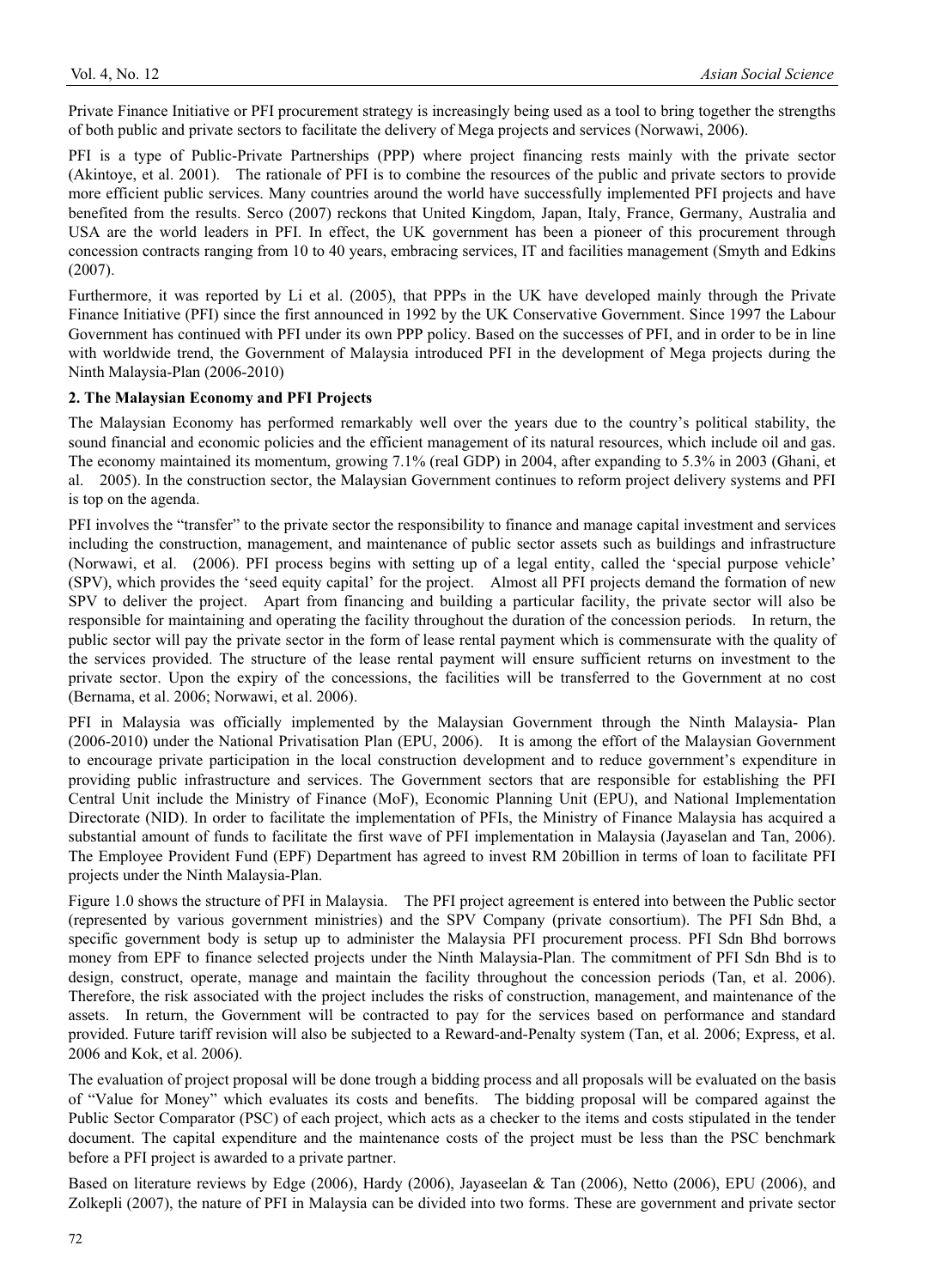initiated. The Government sector initiated PFIs is further sub-divided into two categories; PFI projects which falls within the RM 20 billion scope (funded by EPF) and PFI projects which fall outside the RM 20 billion scope.

Jayaseelan and Tan (2006) point out that the Malaysian PFI deviates from the basic definitions of international PFI framework. Instead, the Malaysian version of PFI will be financed by the EPF loans. Edge (2006) also notes that although financing is provided by the EPF, in return EPF will receive 5 to 6 per cents of the total profits gained out of it. Nevertheless, there is a view that the government could still bear the risk to a certain extent, in particular if any of the PFI project becomes unsuccessful. The second important factor with regards to PFI in Malaysia is the absence of any guideline or framework for the implementation of PFI procurement system (Edge, 2006). Since PFI procurement scheme is still at an infant stage in Malaysia, the establishment of a framework is paramount in order to provide a better understanding of the execution of the complex scheme of financing, as well as the establishment of Key Performance Indicators (KPI) for measuring overall project performance.

Table 1.0 summaries the list of development projects under the Ninth-Malaysia Plan. Almost RM 20 billion was allocated for project development. Out of 880 projects, 425 will be implemented using the by PFI procurement system. The Ministry of Education has the largest number of projects that will be implemented by means of PFI procurement.

Table 2.0 also summarises the potential beneficiaries of projects under the Ninth Malaysia Plan. Eleven (11) reputable developers are identified to implement infrastructure projects by means of PFI procurement system. These are UEM Builders, WCT Engineering, PECD Berhad, Ahmad Zaki Resources Berhad, Malaysian Resources Corporation Berhad, Malaysian Mining Corporation, Ekovest Berhad, Equine Capital Berhad, TH Properties Berhad, YTL Corporation and Gamuda Berhad (AmResearch, 2006)

#### **3. PFI Project Finance**

As mentioned earlier, the concept of PFI is to provide alternative financing in the provision of public infrastructure projects. At the core of the PFI arrangement, Special Purpose Vehicle is responsible for the financing the project. Figure 2 shows a typical PFI project financing structure. According to Jahanguiri and Laloum (2007), two forms of financing arrangements are recognised in the form of equity and sub-debt finance, and debt finance. Equity and sub-debt finance are injected by the construction investors, Facilities Management investors and the third party equity investors, whereas debt finance is from the debt investors. SPV raises debt finance in the form of bank debt or bonds in order to pay for the construction and operation of the project.

Upon the completion of the construction phase, the SPV will begin to receive payments by the government, known as unitary charge (Barry, 2001). In the UK, unitary charge is paid to the SPV Company on an agreed time given that all the required services are met by the consortia. In addition, it was reported by Barry (2001) that investors find PFI as an attractive form of investment and many banking institutions in London are keen to provide the necessary project financing for PFI projects. Hence, financial sources of PFI projects in the UK could be said to be enormous and bank form of financing is the most common type. However, given the current world economic climate (credit crunch), the sourcing of funds is likely to be more difficult than is previously the case.

In Germany, typical sources of finance used are equity, bank debt, mezzanine bank debt and finance leases (Schmachtenberg and Schenk, et al. 2007). In France, however, the typical sources of finance for PFI projects are from equity capital and bank debt, whereas in Australia the sources of finance are from loans and bonds as well as equity (Skliros and Perrins, et al. 2007).

However, the situation is Malaysia is rather different. Local financing bodies are still relatively inexperienced and sceptical in providing project financing for PFI projects for various reasons. One of these might be the involvement of huge amount of capital invested for a long concession period. Therefore, the Employees Provident Fund (EPF), the opaquely-managed, state-run pension scheme is one of the best sources of funding to implement PFI projects in Malaysia (Netto, 2006). The EPF is tipped to provide the funding for the initial 20 billion Ringgit worth of projects through PFI Sdn. Bhd. In short, the financing will come from EPF's public coffers, rather than from private financing and later channelled via PFI Sdn. Bhd to the builders and construction contractors. The EPF, however, is covered from lending exposure as it will deal directly with the Government-owned firm, PFI Sdn. Bhd.

#### **4. Case study: PFI Projects in Malaysia**

The next section presents two case studies of Malaysia, with the intention of only showing how PFI projects are structured, and showing the structure of project financing. Two projects are selected as examples of project implemented by PFI procurement system in Malaysia. The fist project is Medical City @ Enstek by the Ministry of Higher Education Malaysia and the second one is by the Ministry of Health Malaysia. Each of the two case studies is, in turn, described below.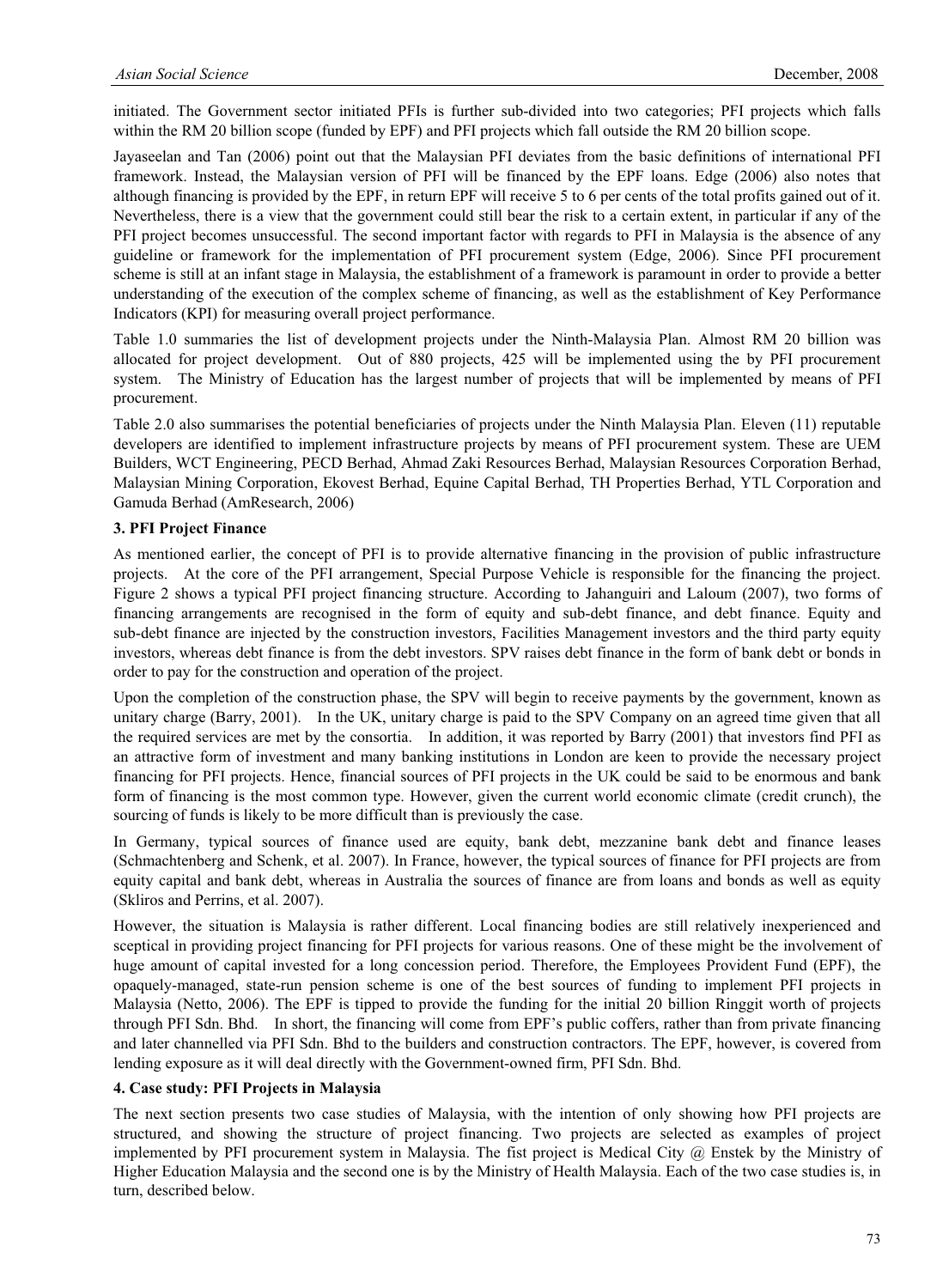#### *4.1 Medical City @ Enstek*

The RM 1.7 billion Medical City @Enstek covering a total area of 660 acres is now being developed in Nilai Malaysia, within the new township of Enstek. It is a joint venture project between TH Properties Sdn Bhd and Negeri Sembilan State Development Corporation. The development of this project started in 2007 and expected to complete in 2012. The first phase of UiTM Medical Centre is made up of a Medical Complex, hospital blocks and Health Research Centre. TSR Capital Bhd together and TH Properties Sdn Bhd have joined up to form a Special Purpose Vehicle to undertake the Medical City Development. The project is financed by 80 percent debt capital whereas; the remaining 20 per cent will be taken from SPV equity. Figure 3 shows a project structure of Enstek Medical City by means of PFI procurement system.

#### *4.2 9Bio Sdn Bhd*

Given the recent concerns on bird flu, Nipah and Melaka virus outbreak, the necessity for a local vaccine research centre is crucial as a vital strategy to avert health crises in Malaysia. The 9Bio project was developed in 2003 and plans to be fully completed in 2008. The project is located within the Enstek Technology Park occupying an area of 25 hectares. The project is made-up of Biocontainment Research Centre with laboratories, a vivarium space and other bio-manufacturing facilities.

The Ministry of Health Malaysia is the main client and 9Bio Sdn Bhd is the project implementer to facilitate the project on behalf of the Ministry. Ekovest Bhd together and Faber Sdn Bhd have joined up to form a Special Purpose Vehicle to undertake the project and responsibility for the design, construction, completion, and for maintaining the entire complex with a concessionaire period of 30 years. Figure 4 shows the project structure of 9Bio (The National Institute for National Products, Vaccines and Biotechnology) by means of PFI procurement system.

Both structures from the two case studies show the importance of the government, special purpose vehicle and the members of the supply chain in PFI projects. Success or failure depends on how these key players effectively integrate in delivering the PFI project. Section 6 below discusses in detail the factors that are likely to impact positively and negatively to the adoption and implementation of PFI projects in Malaysia.

#### **5. Research Methodology and Methods**

In the study reported in this paper, a questionnaire was adopted to elicit information from selected senior functionaries/personnel involved in PFI projects in Malaysia, from the public and private sectors, on issues to do with (i) critical susses factors to PFI adoption and implementation (ii) negative factors to the adoption of PFI projects (iii) Perceptions of experienced functionaries involved in PFI projects on the criticality of need of a PFI framework/guidelines (iv) key differences between PFI and traditional procurements. As Tables 1 and 2 shows, the respondents included those from different Ministries in Malaysia and from different industrial sectors. They also include large construction contractors and construction materials suppliers.

As a research method, the questionnaire survey is one of the most cost effective ways to elicit the views of a large number of people in order to achieve better results, as recommended by McQueen and Knussen (2002) and Andi and Minato (2003). One hundred and thirty-four (134) questionnaires were distributed to two groups of respondents, public (56) and private sectors (78). The selection of these respondents is based on their direct involvement in the management of PFI projects in Malaysia. A five-page structured questionnaire was distributed to the two targeted groups, representing a mixture of professionals, including those dealing with policy-formulation, design, construction, and clients of construction projects.

The aim of the survey was to: identify the factors contributing to the success of PFI projects; to examine the negative factors for adopting PFI; analyse the criticality of need for a PFI Framework guideline in Malaysia; and to investigate the key differences between PFI and the traditional form of procurement. Respondents were required to rate each question on a six-point Likert scale that required a ranking (1-6), where, for example, 1 represented 'not applicable' and 6 represented 'extremely positive strength of agreement'. The choice of even number was used is to forced respondents to decide the direction of their attitude and to prevent respondents from taking a middle ground. The results were analysed using the Statistical Package for the Social Sciences (SPSS).

#### *5.1 Response Rate*

A total of one hundred and thirty four (134) questionnaires were sent to two major groups, public and private sectors that were directly involved in PFI Projects (as identified in Tables 1 and 2). Sixty (60) questionnaires were returned within two months of being sent out, making a total response rate 45%. This response rate was finally achieved after several efforts were made in terms of personal contacts and follow-up calls. All the questions were satisfactorily completed and usable. The respondents (Table 3) for both public and private sectors had an average construction experience of approximately 11 and 12 years respectively. The majority of the respondents were in senior positions in their organisations. Fifty percent (50%) of the respondents were from the private sector, followed by (41%) from private clients.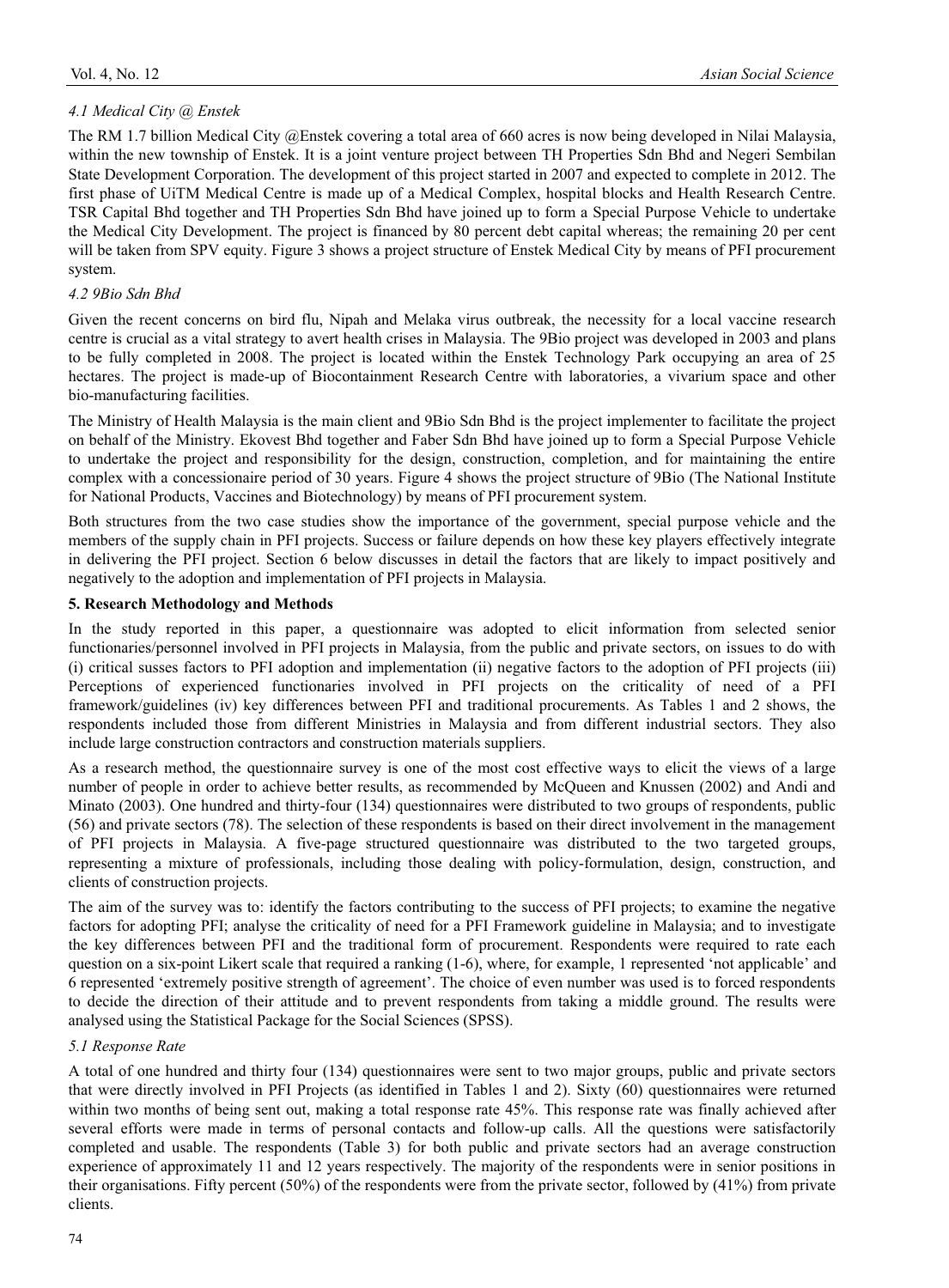#### **6. Data Analysis, Results and Discussion**

The reliability of the 6-point Likert scale measure was determined by using Cronbach's alpha coefficient on the samples. According to Pallant (2001), the value for alpha should be greater than 0.7 for the scale to be reliable, whereas Nunnally (1978) suggests that the modest reliability scale is in the range of 0.50-0.60. However, the result of Cronbach's alpha of the Likert used for the study was 0.717, indicating that the data collected from the survey was interrelated and that the scale was consistent with the sample.

The nineteen variables considered for the critical success factors of PFI project in Malaysia are shown in Table 4. The overall mean scores were ranked based on their level of importance. Out of these 19 factors, 2 factors were rated as 'very critical' by the groups. These were: Long contract periods (overall mean value=4.33) and value for money (overall mean value=4.07). The remaining 17 factors were also significant and rated as 'critical' with the mean scores in the range of 3.00 (output specifications) to 3.98 (specific bodies that govern PFI projects).

When comparisons were made between the two sectors (public and private), the public sectors rated five (5) factors as critical, including risk sharing, long contract periods, value for money, specific bodies that govern PFI projects and a standard framework for PFI projects. Meanwhile, the private sector rated nine (9) factors to be critical, including whole life assessment, risk transfer, competition and innovation, finance arrangement, long contract period, SPV arrangement, output specification, payment for performance and value for money.

Based on the data, public and private respondents seem to have differences of opinion on the critical success factors of PFI. Obviously, the private sector emphasises on the whole life asset management, financing strategy, SPV arrangement and payment for performance, whereas the public sector emphasises on risk sharing, value for money and the appointment of specific bodies to undertake PFI projects and long contract periods. Factors such as long contract period, SPV arrangements are critical to both parties, given the fact that these factors could lead to a greater risk exposure in future.

Table 5 shows a summary of sources of funding suitable for PFI projects in Malaysia. Basically, the PFI structures typically involve the use of private finance to fund initial capital expenditure on the new facility which is being procured. However, some PFI projects are publicly financed (Vernon and Sanders, 2007). The results show that the public sector seems to accept bank debt and equity bonds as sources of project funding and strongly disagrees with EPF as the source of funding in delivering PFI projects in Malaysia. The argument is that although government intervention is essential to fund PFI projects, the majority of the public respondents strongly disagree to using the EPF as the source of finance in delivering Malaysian public infrastructure. They seem to believe that the government does not have to invest through its government linked companies and be exposed to a certain degree of risk. However, the private sector responses indicate otherwise. The majority response from the private sector is that EPF has the best source of funding for a PFI project. They believe that the investment would not bring losses to the EPF, instead EPF and its contributors will gain benefits and higher dividends.

Table 6 presents the respondents' perceptions on the criticality of need of a PFI project framework. Both groups (public and private) strongly agree on the importance of PFI framework or guidelines for PFI projects in Malaysia and match the opinion of Edge (2006) who notes that PFI projects in Malaysia still lacks of appropriate and standard guideline for implementation. Without a standard guideline, it could be argued that PFI projects initiated may face serious problems in terms of implementation procedure, process, procurement and legal issues.

Table 7 presents the respondents' perceptions on the negative factors that impact upon the adoption of PFI schemes. The majority of the respondents consider six (6) factors as significantly negative in adopting PFI schemes. These are (1) payment based on the services performance, (2) confusion over project objectives and evaluation criteria, (3) time spent in contract transaction, (4) financing scheme, (5) output-based specification and (6) competitive tendering. The result implies that majority of the respondents are concerned with the payment mechanism in PFI. This is likely related to the lack of proper understanding and experiences of the PFI procurement system. Moreover, the issues of confusion over project objectives and evaluation criteria are fundamental factors to the public since government departments need to clarify project viability and feasibility of any PFI project.

Table 8 presents the differences between PFI and traditional procurement. Twelve (12) differences (factors) are highlighted. A Wilcoxon signed rank test of 2 related samples is used to determine the demarcation point between the 12 variables. The analysis suggests that the most attractive factor of PFI over traditional procurement, as agreed by both groups (Public and Private) is in improvement in asset maintainability which PFI affords. The possible reason is that the SPV usually operates under one consortium and the process of implementation could be more easily achieved under the same roof. Furthermore, the consortium will be paid a yearly 'unitary charge' which is based on the performance of the companies while deductions will be made for poor performance. Hence this mechanism can only be achieved through high maintainability of the desired asset by the SPV Company.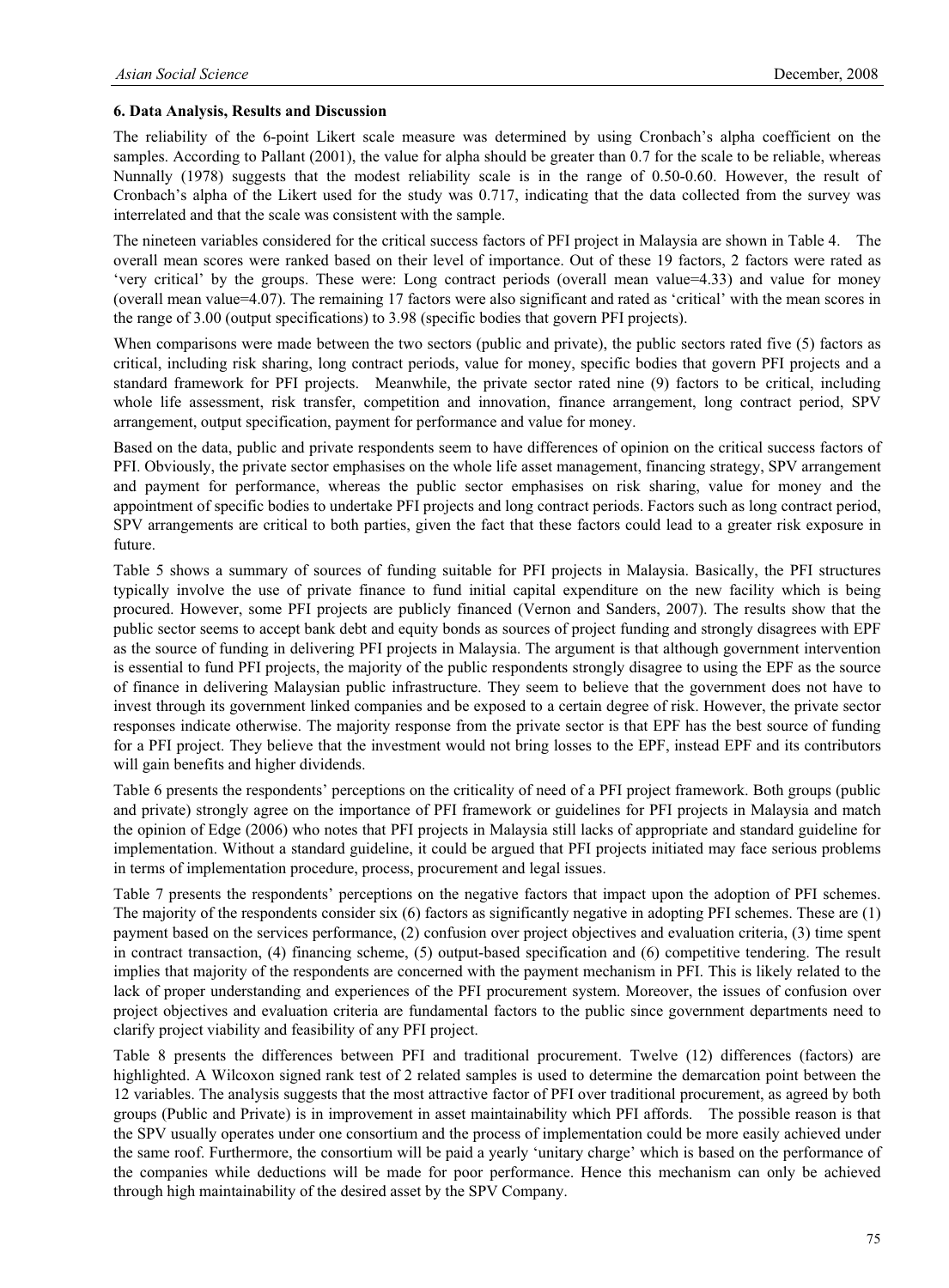#### **7. Conclusions and Recommendations**

This paper has presented empirical research on the acceptability of PFI in Malaysia. It considers a host of factors such as factors that both negatively and positively impact on the adoption of PFI in Malaysia. In addition, it documents some of the main differences between PFI and the traditional procurement system.

Analysis of the data presented shows that long contract period and value for money are the two most critical success factors for PFI. High project risk occurs when a company has to face a long contract period in PFI. The main negative factors to the adoption of PFI are payment mechanisms and confusion of project objectives. These two factors could be addressed by having a good private consortium which is supported by Government of the host country. The key difference between PFI and the traditional procurement system is on asset maintainability. Based on the world-wide trend, asset maintainability is better addressed under PFI than in traditional procurement. Finally, the study disclosed that 97 percent (public) strongly disagree that EPF is the main source of project financing in implementing PFI projects in Malaysia. The results of the study also add weight to the increasing need to develop an appropriate set of guidelines for implementing PFI projects in Malaysia.

#### **References**

Akintoye, A., Beck, M., Hardcastle, C., Chinyio, E and Asenova, D. (2001). Standardised framework for risk assessment and management of Private Finance Initiative projects. *Report No 5 Department of Building and surveying.*  Glasgow Caledonian University.

Amresearch. (2007). Construction Sector Outlook. [Microsoft PowerPoint Presentation]. Kuala Lumpur: Amresearch Sdn Bhd.

Andi and Minato, T. (2003). Design document quality in the Japanese construction industry: factors influencing and impacts on construction process. *International Journal of Project Management,* 21 (7), 537-46.

McQueen, R.A., and Knussen, C. (2002). *Research Methods for Social Science: A Practical Introduction.* Harlow: Prentice Hall.

Badawi, A (2006) Kenyataan Media mengenai senarai tender bagi projek pembangunan di bawah Rancangan Malaysia ke 9 : Press release Ministry of Finance Malaysia. [Online] Available: www.treasury.gov.my (November 12, 2006).

Barry, J. (2001). Financing the infrastructure. *The PFI Journal*. [Online] Available: www.publicservice.co.uk/pdf/pfi/spring2001/p132.pdf. (January 2, 2001).

Bernama. (2006). Highlights Of PM's Speech On The 9MP In Parliament*.* [Web article]. Bernama. [Online] Available: http://www.ids.org.my/planpolicy/9th\_mplan/highlights\_of\_9MP.html. (November 3, 2006).

Chang.M (2006).Developing Private Finance Initiative (PFI) public private partnership for urban environment infrastructure in Asia*, Institute for global Environment Strategies Nagoya University.* 

Edge, T. (2006). Untested model for Malaysian companies*. The Edge Malaysia,* p. 75.

Hardy, A. (2006). TSR-Tabung Haji in RM3b medical city project *The Edge Daily*. [Online] Available:http://www.uitm.edu.my/news\_events/06/060718\_TSR\_TabungHaji\_3b\_MedicalCity.html.

HM-Treasury. (2003). PFI: meeting the investment challenge. *London.* : © Crown copyright 2003.

Jayaseelan, R., & Tan, M. (2006). PFI-cure for all ills. *The Egde Malaysia,* 72-74.

Kadir, N. (2007). PFI Sdn Bhd. Putrajaya: Ministry of Finance (MOF).

Keynotes address by YB Dato Sri Effendi Norwawi (Minister in prime minister's departments at the  $2<sup>nd</sup>$ . Annual conference on privatization and private finance initiative. Jun 2006.

Li, B., Akintoye, A., Edward, P.J., and Hard castle, C. (2005). Critical success factors for PPP/PFI projects in the UK construction industry*, Construction management and economics,* 23, 459-471.

Netto, A. (2006). Malaysia's newfangled privatization fudge. *EPU. (2006).*

Ninth Malaysian Plan (9MP). Putrajaya: Prime Minister's Department.

Nunnally,I. (1978). *Psychometric theory*. New York: McGraw-Hill.

Pallant, J. (2001). *SPSS: Survival manual*. Philadelphia: Open University Press Buckingham*.*

Sanders, P., and Vernon, J. (2007). The International Comparative Legal Guide to:PFI / PPP Projects 2007. *Global Legal Group.* 

Schenk, D., and Schmachtenberg, S. (2007). The International Comparative Legal Guide to:PFI / PPP Projects 2007. *Global Legal Group.*

Serco (2007). PPP/PFI. The Serco Institute. Retrieved 23 January, 2007.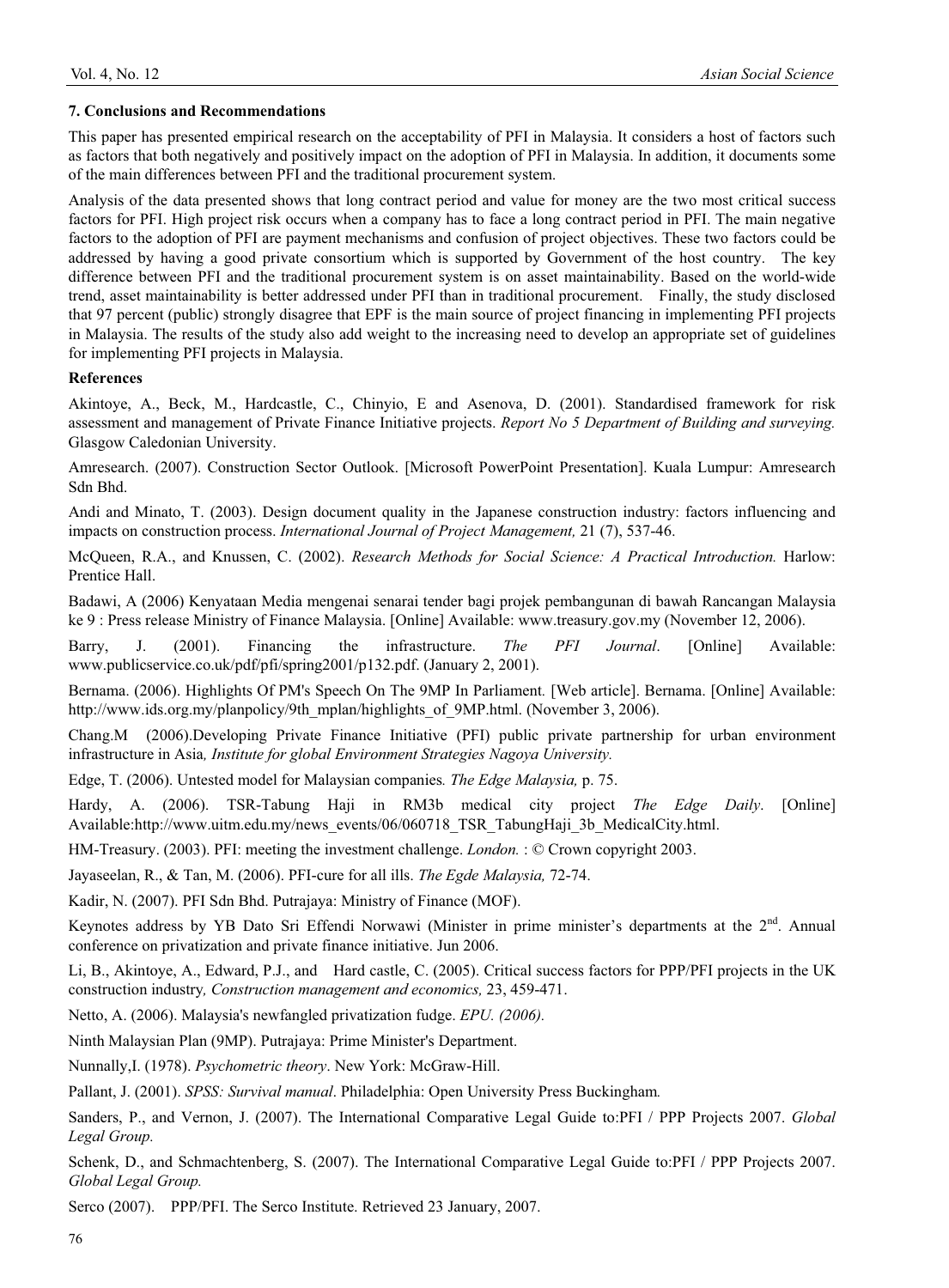Zhang, X. (2005). Critical success factors for public-private partnerships in infrastructure development*. Journal of construction engineering and management January 2005, 4-14.* 

Zolkepli, F. (2007). Aman signs MoU on resort*. The Star Online*.

| <b>Ministries</b> |                                                | Total number of       | PFI      | Other form of |
|-------------------|------------------------------------------------|-----------------------|----------|---------------|
|                   |                                                | Projects in the Ninth | Projects | Procurements  |
|                   |                                                | Malaysia-Plan         |          |               |
| 1.                | Prime Minister's Department.                   | 71                    | 3        | 68            |
| 2.                | <b>Treasury Department</b>                     | 13                    |          | 12            |
| 3.                | Plantation Industry and Commodities Ministry   | 3                     |          | 2             |
| 4.                | Agriculture and Agro-based Industries Ministry | 4                     |          | 2             |
| 5.                | Rural and Urban Development Ministry           | 7                     |          |               |
| 6.                | Natural Resources and Environment Ministry     | 12                    |          | 8             |
| 7.                | International Trade and Industry Ministry      | 2                     |          | 2             |
| 8.                | Ministry of works                              | 66                    |          | 65            |
| 9.                | Ministry of Transport                          | 26                    |          | 24            |
| 10.               | Energy, Water and Communication Ministry       | 12                    |          | 12            |
| 11.               | Science, Technology and Innovation Ministry    | 10                    |          | 10            |
| 12.               | <b>Ministry of Education</b>                   | 497                   | 357      | 140           |
| 13.               | Ministry of Health                             | 27                    | 0        | 27            |
|                   | 14. Ministry of Culture, Arts and Heritage     | 6                     |          | 5             |
|                   | 15. Youth and Sport Ministry                   | 3                     |          | 3             |
|                   | 16. Human Resources Ministry                   |                       |          | $\Omega$      |
|                   | 17. Ministry of Information                    | 10                    | x        | 2             |
| 18.               | Ministry of Higher Education                   | 25                    | 0        | 25            |
| 19.               | Ministry of Defence                            | 38                    | 17       | 21            |
|                   | 20. Ministry of Home Affairs                   | 5                     | 3        | 2             |
|                   | 21. Ministry of Internal Security              | 42                    | 24       | 18            |
| Total             |                                                | 880                   | 425      | 455           |

Table 1. The Malaysian PFI projects based on the Government Ministries

Source: Badawi (2006)

Ĭ.

Ĭ.

Table 2. Potential Beneficiaries of the Infrastructure projects under the Ninth Malaysia-Plan

| <b>SECTORS</b>                   | POTENTIAL BENEFICIARIES OF 9th MALAYSIA PLAN<br><b>SPENDING ON INFRASTRUCTURE AND UTILITIES</b>      |  |  |  |
|----------------------------------|------------------------------------------------------------------------------------------------------|--|--|--|
| <b>Construction Stocks</b>       | Gamuda, IJM Corporation, Road Builder, WCT Engineering                                               |  |  |  |
| Bumi / GLC Contractors           | AZRB, MRCB, MTD Capital, PECD, TRC Synergy, TSR Capital, UEM<br><b>Builders</b>                      |  |  |  |
| Sarawak-Based Stocks             | Cahya Mata Sarawak, Hock Seng Lee, Naim Cendera, Sarawak Concrete<br>Industries, Weida, Zecon        |  |  |  |
| Johor Plays                      | MMC Corporation, Ranhill, Tronoh, UEM Builders, UEM World                                            |  |  |  |
| Water / Sewerage Stocks          | Engtex Group, George Kent, Hiap Teck Venture, Jaks Resources, Puncak<br>Niaga Holdings, Weida, YLI   |  |  |  |
| <b>Building Materials Stocks</b> | ACPI, Aluminium Company, CIMA, ICP, Lafarge MCement, Southern Steel,<br>Tasek, Tong Herr, YTL Cement |  |  |  |
| Railways<br>$\&$<br>Flood        |                                                                                                      |  |  |  |
| Mitigation                       | Gamuda, MMC Corporation, Kumpulan Europlus, IJM Corporation                                          |  |  |  |
| <b>BioDiesel Plays</b>           | Golden Hope, IOI Corporation, Kulim                                                                  |  |  |  |
| Agro-based / Aquaculture         | Bernas, Xian Leng                                                                                    |  |  |  |

Source: AmResearch (2006).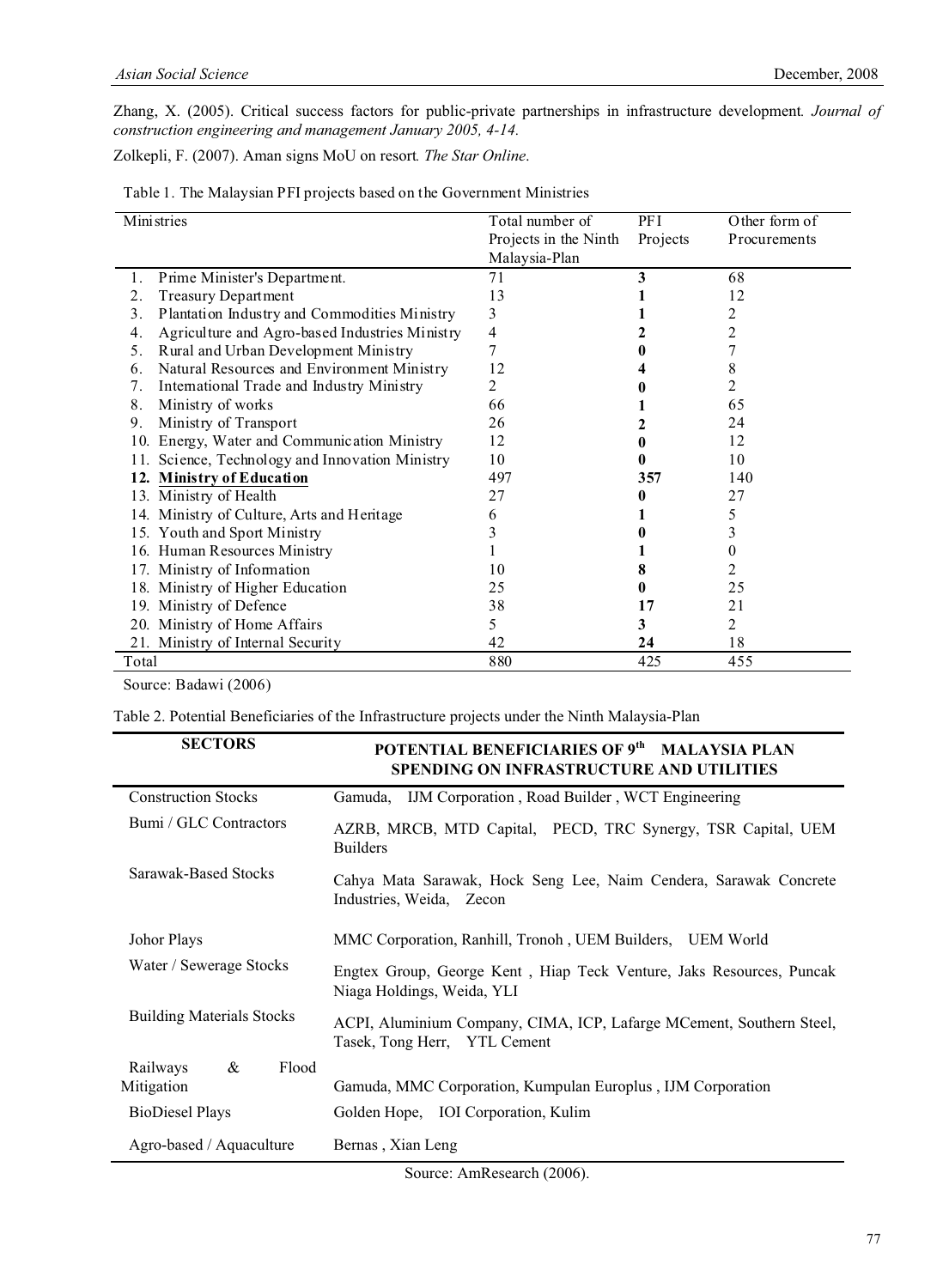# Table 3. Response Data

| Type of organisations             | Number of questionnaires | Percentage return |
|-----------------------------------|--------------------------|-------------------|
|                                   | Sent                     | (%)               |
|                                   | Return                   |                   |
| Private Sectors (Beneficiaries)   | 56                       | 50%               |
|                                   | 28                       |                   |
| Public<br>Sectors<br>(Government) | 78                       | 41%               |
| Ministries)                       | 32                       |                   |
| Total                             | 134                      | 45%               |
|                                   | 60                       |                   |

|  |  | Table 4. The mean score of ranking -PFI critical factors |  |  |  |
|--|--|----------------------------------------------------------|--|--|--|
|--|--|----------------------------------------------------------|--|--|--|

| The critical factors of PFI                | Overall<br>mean | Rank                       | Public   | Rank           | Private  | Rank                    |
|--------------------------------------------|-----------------|----------------------------|----------|----------------|----------|-------------------------|
|                                            | score           |                            | $(N=32)$ |                | $(N=28)$ |                         |
| 1. Long contract period                    | 4.33            | $\boldsymbol{\mathcal{I}}$ | 4.41     | 2              | 4.25     | 5                       |
| 2. Value for money (VFM)                   | 4.07            | $\overline{2}$             | 4.13     | 5              | 4.00     | 9                       |
| 3. Specific bodies that govern PFI         |                 |                            |          |                |          |                         |
| procurement                                | 3.98            | 3                          | 4.28     | 3              | 3.64     | 13                      |
| 4. Risk management                         | 3.90            | 4                          | 3.97     | 6              | 3.82     | 11                      |
| 5. Risks sharing                           | 3.85            | 5                          | 4.50     | $\mathbf{1}$   | 3.11     | 16                      |
| 6. Competition and innovation              | 3.53            | 6                          | 2.81     | 11             | 4.36     | 3                       |
| 7. SPV arrangement                         | 3.50            | 7                          | 2.91     | 8              | 4.18     | 6                       |
| 8. Payment for performance                 | 3.43            | 8                          | 2.88     | 10             | 4.07     | 8                       |
| 9. Standard form of PFI contract           | 3.40            | 9                          | 3.50     | 7              | 3.29     | 14                      |
| 10. Finance arrangement                    | 3.23            | 10                         | 2.28     | 14             | 4.32     | $\overline{\mathbf{4}}$ |
| 11. Risks transfer                         | 3.20            | 11                         | 2.19     | 16             | 4.36     | $\mathbf{2}$            |
| 12. PFI delivery model arrangement         | 3.15            | 12                         | 2.44     | 13             | 3.96     | 10                      |
| 13. Legal requirement for PFI procurement  | 3.08            | 13                         | 2.91     | 9              | 3.29     | 15                      |
| 14. Output specification                   | 3.00            | 14                         | 1.94     | 17             | 4.18     | $\overline{7}$          |
| 15. whole life asset management            | 2.95            | 15                         | 1.47     | 19             | 4.64     | $\mathbf{1}$            |
| 16. Asset ownership                        | 2.82            | 16                         | 2.75     | 12             | 2.89     | 17                      |
| 17. Specific statutory framework for PFI   |                 |                            |          |                |          |                         |
| scheme                                     | 2.77            | 17                         | 4.28     | $\overline{4}$ | 3.64     | 12                      |
| 18. Involve relevant procuring authorities | 2.45            | 18                         | 2.25     | 15             | 2.68     | 18                      |
| 19. Involve various public infrastructure  |                 |                            |          |                |          |                         |
| sector                                     | 2.28            | 19                         | 1.94     | 18             | 2.68     | 19                      |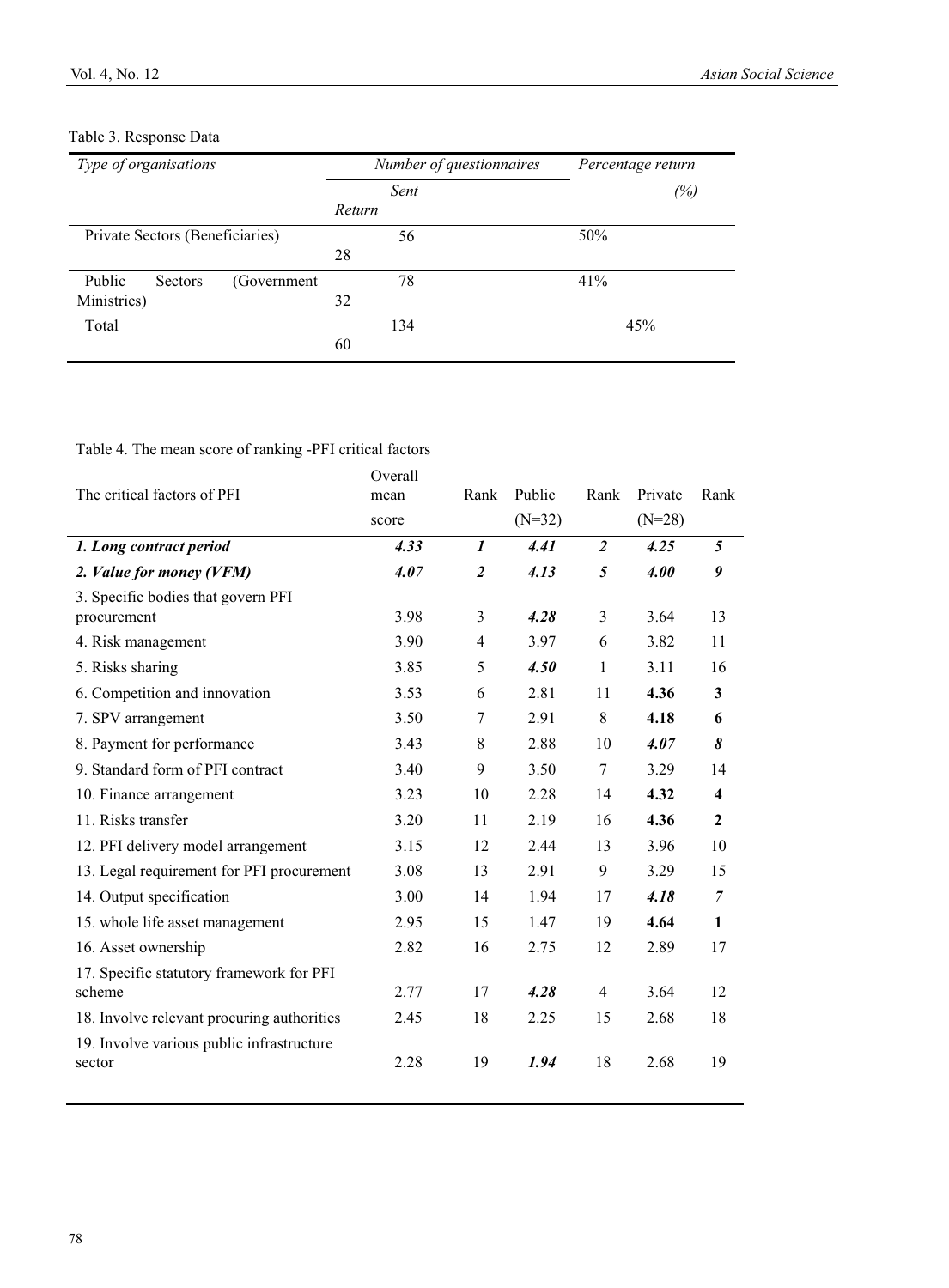| <b>Sources of finances</b> | Yes / No       | Total $(N=60)$ | Public $(N=32)$ | Private $(N=28)$ |
|----------------------------|----------------|----------------|-----------------|------------------|
|                            |                | Percent %      | Percent %       | Percent %        |
| Bank debt                  | Yes            | 66.7           | 84.4            | 46.4             |
|                            | N <sub>0</sub> | 33.3           | 15.6            | 53.6             |
| Equity & Bond              | Yes            | 40.0           | 53.1            | 25.0             |
|                            | N <sub>0</sub> | 60.0           | 46.9            | 75.0             |
| EPF                        | Yes            | 46.2           | 3.10            | 89.3             |
|                            | N <sub>0</sub> | 53.8           | 96.9            | 10.7             |

# Table 5. Source of Finances for PFI Project in Malaysia

Table 6. Respondents perception on the critically of a PFI framework or guideline

|                          | <b>Scales</b>            | Overall<br>% | Type of Organisations |
|--------------------------|--------------------------|--------------|-----------------------|
|                          |                          | Score        | Public<br>Private     |
|                          |                          |              | $(N=32)$<br>$(N=28)$  |
|                          |                          |              | (%)<br>(%)            |
| PFI Framework/guidelines | Very Strongly Agreed     | 71.7         | 61.5<br>79.4          |
|                          | <b>Strongly Agreed</b>   | 21.7         | 34.6<br>11.8          |
|                          | Agree                    | 3.30         | 0.00<br>5.90          |
|                          | Disagree                 | 1.70         | 3.80<br>0.00          |
|                          | <b>Strongly Disagree</b> | 1.70         | $0.00\,$<br>2.90      |
|                          | Very Strongly Disagree   | 0.00         | 0.00<br>0.00          |
|                          | Total                    | 100%         | 100%<br>100%          |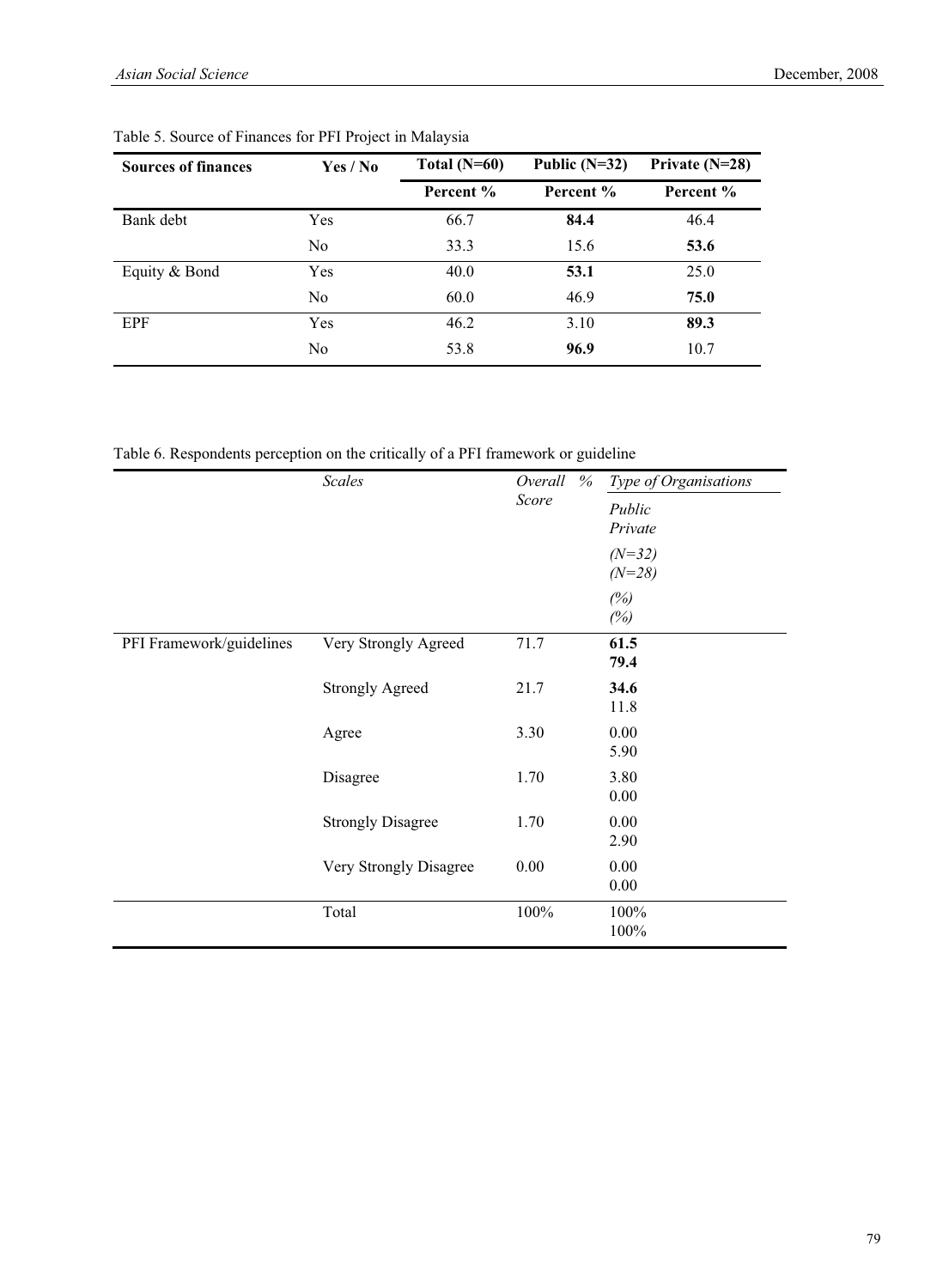| The negative factors of PFI                                     | Overall<br>mean | Rank | Public   | Rank                    | Private  | rank         |
|-----------------------------------------------------------------|-----------------|------|----------|-------------------------|----------|--------------|
|                                                                 | score           |      | $(N=32)$ |                         | $(N=28)$ |              |
| 1. Payment based on the service performance                     | 4.19            | 1    | 3.92     | $\overline{\mathbf{4}}$ | 4.25     | 6            |
| 2. Confusion over project objectives and<br>evaluation criteria | 4.14            | 2    | 4.04     | 1                       | 4.22     | 9            |
| 3. Time spent in contract transaction                           | 4.10            | 3    | 3.89     | 5                       | 4.28     | 7            |
| 4. Financing Scheme                                             | 4.10            | 4    | 3.93     | 3                       | 4.41     | 1            |
| 5. Output based specification                                   | 4.08            | 5    | 3.86     | 6                       | 4.29     | 5            |
| 6. Competitive tender                                           | 4.08            | 6    | 3.74     | 8                       | 4.38     | 3            |
| 7. Higher charge to direct users                                | 4.07            | 7    | 3.71     | 11                      | 4.38     | $\mathbf{2}$ |
| 8. Long term nature of contract                                 | 4.07            | 8    | 4.00     | $\mathbf{2}$            | 4.13     | 10           |
| 9. Lack of experience and appropriate skills                    | 4.07            | 9    | 3.79     | 7                       | 4.31     | 4            |
| 10. High project values                                         | 3.97            | 10   | 3.63     | 12                      | 4.25     | 8            |
| 11. High participants costs                                     | 3.92            | 11   | 3.71     | 10                      | 4.09     | 11           |
| 12. High risk relying on private sector                         | 3.90            | 12   | 3.75     | 9                       | 4.03     | 12           |

# Table 7. The mean score of ranking - Negative factors for adopting PFI

Table 8. The key differences between PFI and traditional procurement

| Key differences factors                                    | Overall<br>mean | Rank   | Public   | Rank         | Private  | rank                    |
|------------------------------------------------------------|-----------------|--------|----------|--------------|----------|-------------------------|
|                                                            | score           |        | $(N=32)$ |              | $(N=28)$ |                         |
| 1. Improve assets maintainability                          | 4.12            | 1      | 3.75     | 1            | 4.44     | 1                       |
| 2. Benefit to local economic development                   | 3.92            | 2      | 3.57     | 5            | 4.22     | $\mathbf{2}$            |
| 3. Facilitate creative and innovative approaches           | 3.92            | 3      | 3.68     | $\mathbf{2}$ | 4.13     | $\overline{\mathbf{4}}$ |
| 4. Improve buidability                                     | 3.86            | 4      | 3.52     | 6            | 4.16     | 3                       |
| 5. Save time in delivering the project                     | 3.84            | 5      | 3.64     | 3            | 4.00     | 7                       |
| 6. Transfer risk to the private sector                     | 3.80            | 6      | 3.48     | 7            | 4.06     | 5                       |
| 7. Reduce public sector administration cost                | 3.76            | $\tau$ | 3.38     | 10           | 4.06     | 6                       |
| 8. Limitation on final service costs                       | 3.75            | 8      | 3.61     | 4            | 3.88     | 10                      |
| 9. Enhancing government capacity                           | 3.73            | 9      | 3.46     | 8            | 3.97     | 9                       |
| 10. reduce public money tied up in capital<br>investment   | 3.73            | 10     | 3.36     | 11           | 4.06     | 8                       |
| 11. reduce total project cost                              | 3.63            | 11     | 3.39     | 9            | 3.84     | 12                      |
| 12. Solve the problem of public sector budget<br>restraint | 3.52            | 12     | 3.11     | 12           | 3.88     | 11                      |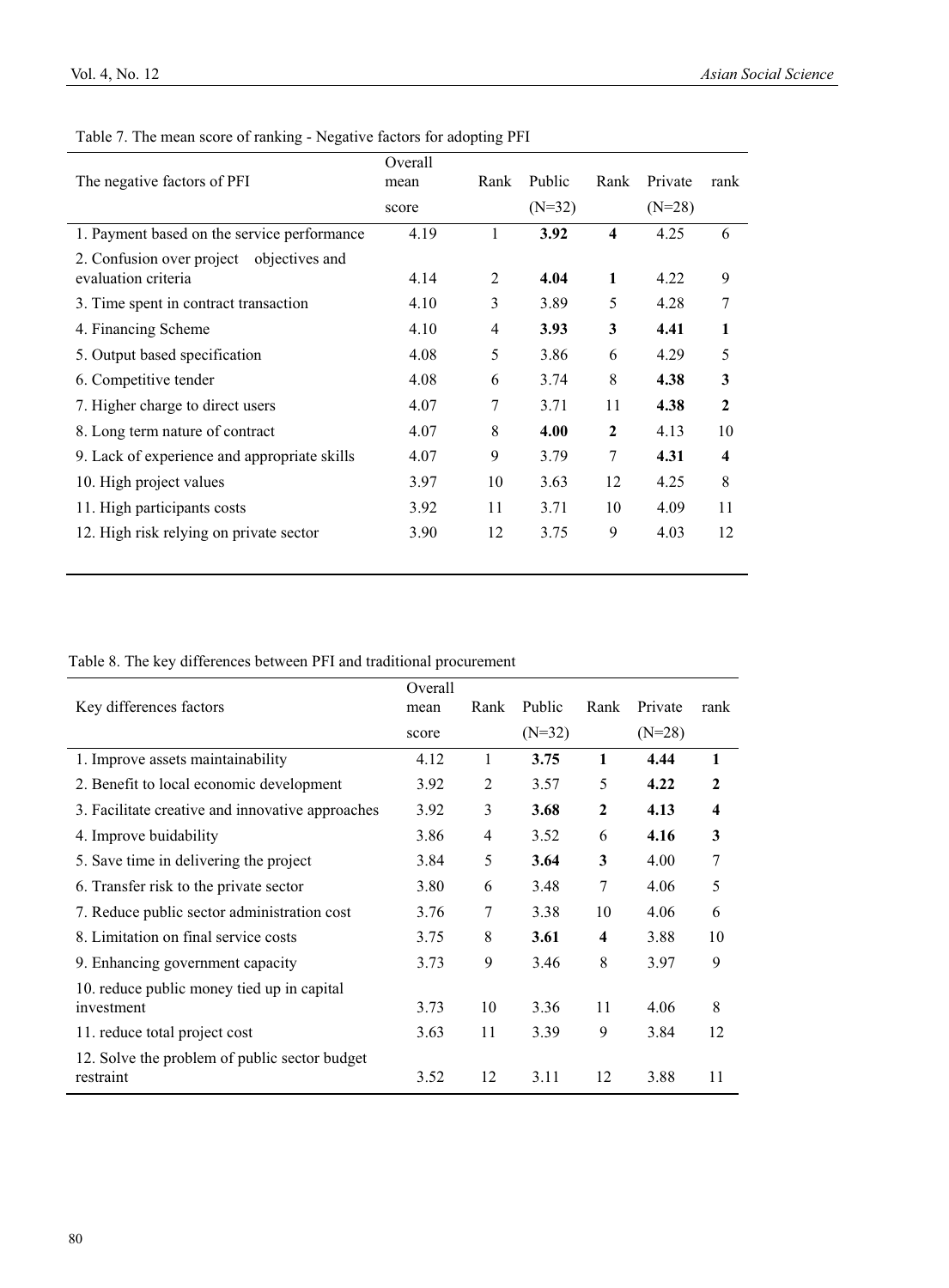



Source: Netto (2006).



Figure 2. Typical Structure of Project Financing for PFI